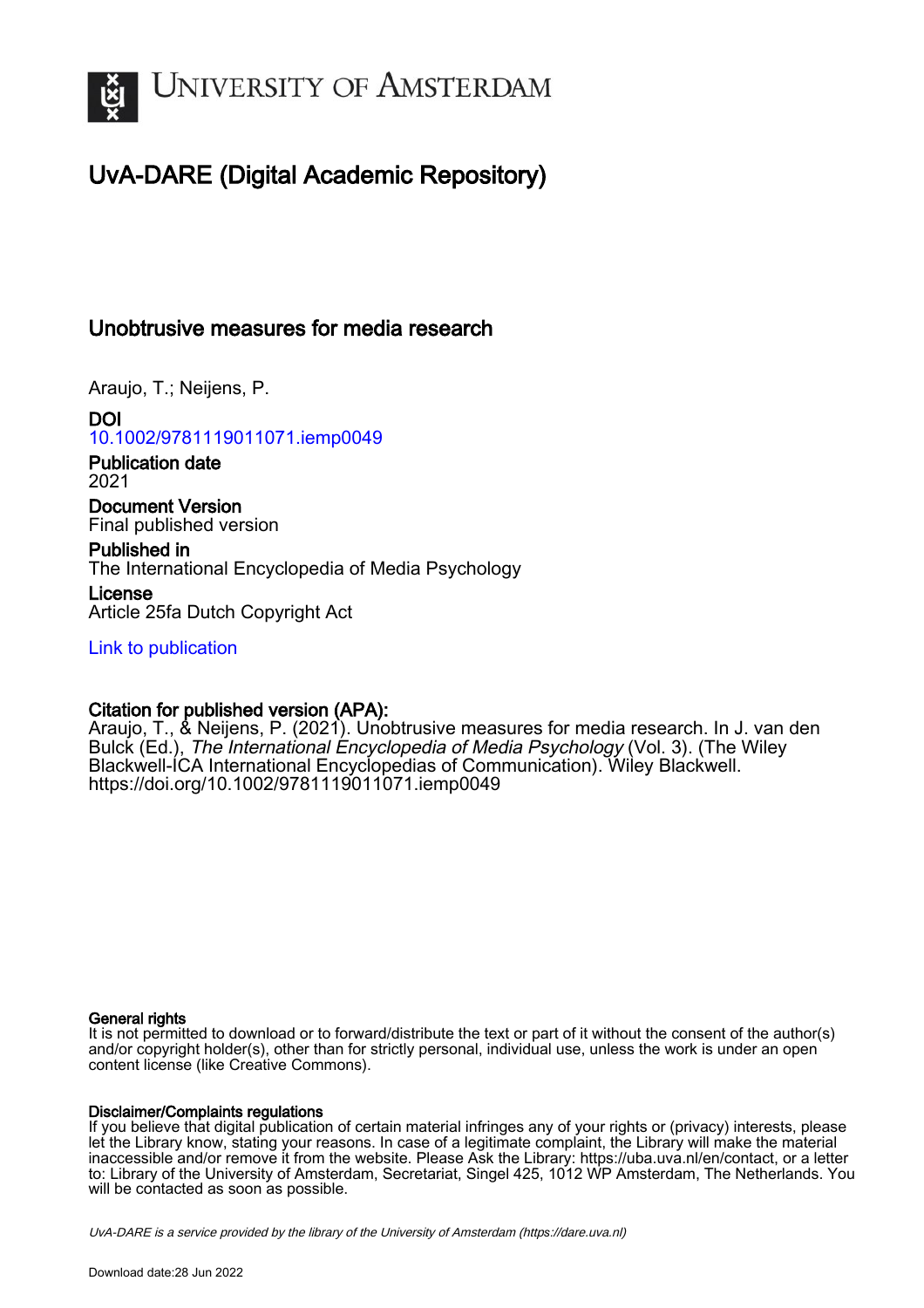# **Unobtrusive Measures for Media Research**

**THEO ARAUIO** PETER NEIJENS University of Amsterdam, The Netherlands

Often employed measures in media research are typically based on self-reports articulated in surveys, interviews, and focus groups. These reactive or *obtrusive measures* run the risk of being invalid as the research context may affect the responses obtained. Several aspects of the reactive measurement process may contribute to the invalidity of reactive measures. Webb, Campbell, Schwartz, and Sechrest (1966) distinguish respondent and researcher factors.The first category includes social approval and social desirability when answering questions, response sets, and role selection. Role selection is a validity issue as "validity decreases as the role assumed in the research setting varies from the usual role present in comparable behavior beyond the research setting" (Webb et al., 1966, p. 16). The second category includes interviewer effects, changes in the research instrument across research subjects and time periods, and sampling issues.

Webb et al. (1966) is usually considered the first publication that systematically introduces another type of measure: *unobtrusive measures*. This landmark book contains many creative, funny, and interesting examples and a thorough discussion of their strengths and weaknesses. Earlier interest in this type of measures was the basis for the Mass Observation movement (founded in 1937) which focused on observation and diaries to "create an 'anthropology of ourselves'" (Mass Observation, n.d.). Even earlier (1924), the well-known Hawthorne studies by Elton Mayo were among the first to demonstrate the reactive effects of research.

This entry gives an overview of the possibilities and limitations of different types of unobtrusive measures, with a focus on the online context in general, and social media in particular.

# **(Un)obtrusive measures: a typology**

Nonreactive or unobtrusive measures are measures that do not intrude on or interfere with the context of the research (Trochim, n.d.). Or, according to Webb et al. (1966, p. 2), "measures that do not require the cooperation of a respondent and that do not themselves contaminate the response." "Unobtrusive measures are based on observing rather than gathering information directly from participants" (Connelly, 2017, p. 59). Typical examples of unobtrusive methods and data are observation, physical traces, and archives. Unobtrusive measures of behavior and language have been used as indicators

*The International Encyclopedia of Media Psychology*. Jan Van den Bulck (Editor-in-Chief), David R. Ewoldsen, Marie-Louise Mares, and Erica Scharrer (Associate Editors).

© 2020 John Wiley & Sons, Inc. Published 2020 by John Wiley & Sons, Inc.

DOI: 10.1002/9781119011071.iemp0049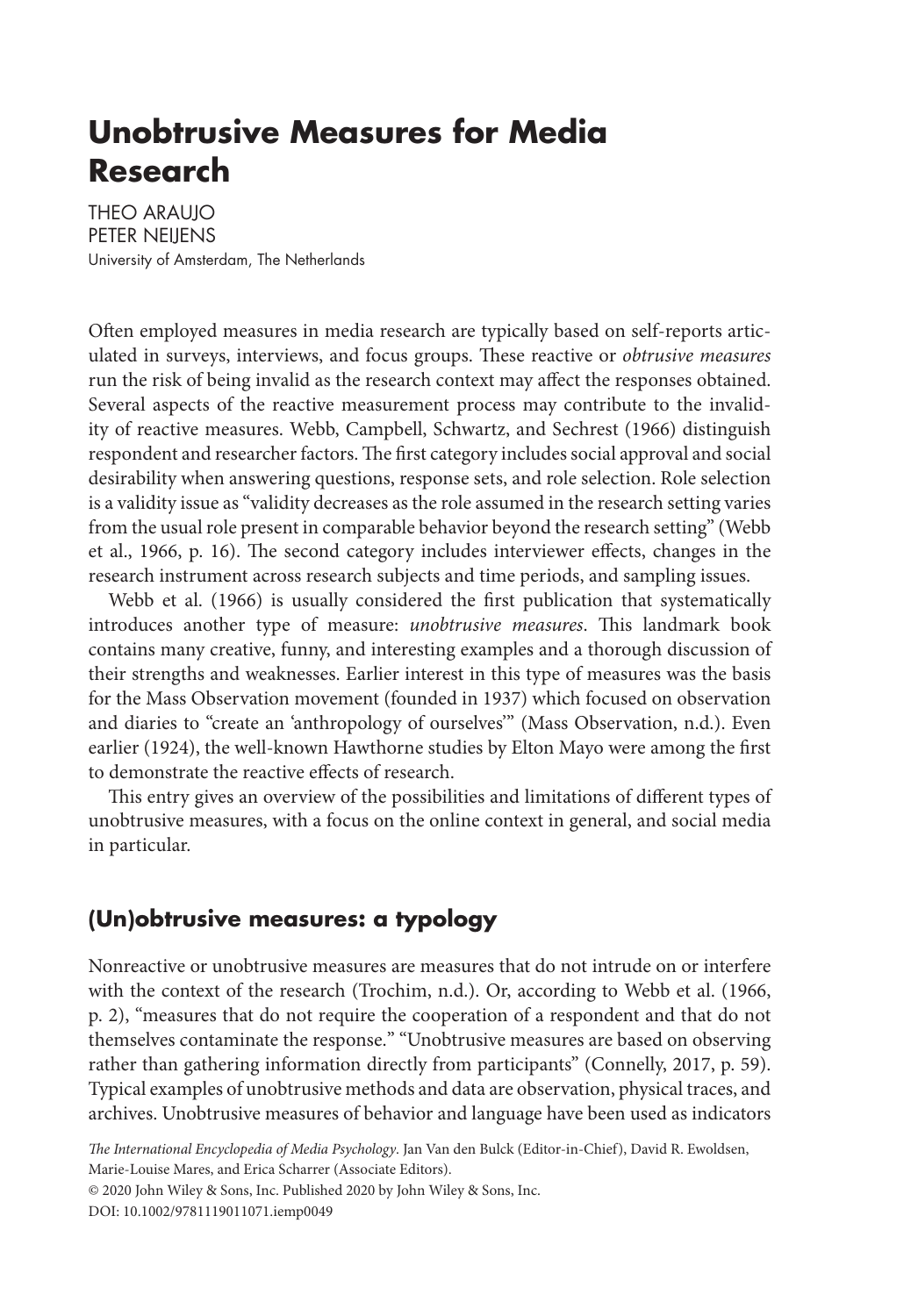for behavior as well as underlying psychological constructs like values, personality traits, and so on (Hill, White, & Wallace, 2014; Webb et al., 1966). The emergence of online communication environments and the digitalization of physical environments have increased the possibilities for unobtrusive observation of attitudes and behavior.

The boundary between reactive and nonreactive research is not absolute. On the one hand, for example, in traditional "reactive" surveys and experiments researchers may use implicit measures such as eye tracking, registration of heart rate, and other physiological measures. In these cases, research subjects might be aware that they participate in a study, but they may be less aware of, or may have less control over, their (physiological) responses. Answers to questions in surveys or interviews can also be less obtrusive—for instance, less influenced by social desirability and social approval—if research participants are less aware of the intention that a researcher has for their questions, or if participants are allowed to answer privately, as in online questionnaires. On the other hand, unobtrusive measures may also be influenced by some kind of social desirability or social approval. In the case of social media, for example, users engage in strategic self-disclosure and self-presentation activities (e.g., Krämer & Winter, 2008) toward "imagined audiences" (Marwick & boyd, 2011). Based on the above, a typology of obtrusiveness of measures can be proposed as shown in Table 1. The upper left cell in the table shows examples of typical "obtrusive" research situations, and the bottom right examples of "unobtrusive measures." The two other cells are less typical.

Traditional unobtrusive measures often measure the behavior of a population at the aggregate level, including physical traces (e.g., sales data, accident rates) or observation of public behavior, and usually lack information about the individual characteristics of those observed. The online context offers more possibilities for unobtrusive measurement of individual behavior. These are discussed below.

## **Nondigital unobtrusive measures**

The variety of unobtrusive measures is enormous as are the ways in which they can be applied. Three main categories are typically discussed.

|                                                    | Subject participates in a study                                 | Subject does not participate in a study                                     |
|----------------------------------------------------|-----------------------------------------------------------------|-----------------------------------------------------------------------------|
| Subject is aware of a<br>researcher or a<br>public | Questionnaire<br>Interview                                      | Social media activities (e.g.,<br>tweets/posts, comments, likes,<br>shares) |
| Subject is not/less<br>aware of (the               | Answers to researcher's<br>questions given privately            | Physical traces (e.g., number of<br>accidents, search terms)                |
| intention of) a<br>researcher or a<br>public       | Implicit measures (e.g.,<br>psycho-physiological<br>indicators) | Observation (e.g., physical<br>distance)<br>Documents (e.g., diary)         |

**Table 1** A typology of obtrusiveness.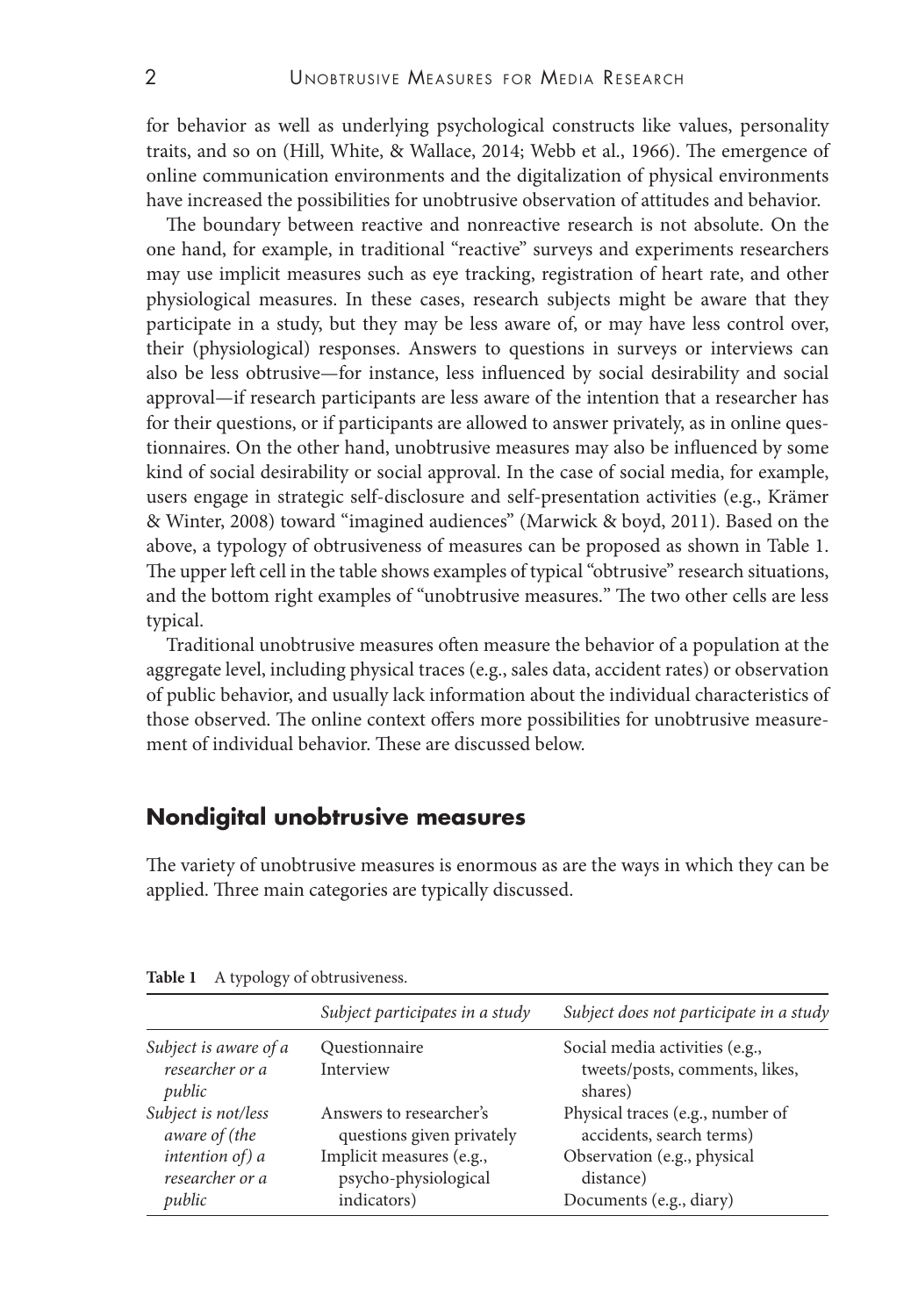*Observation* (of behavior or language) includes indicators based on the number and nature of social contacts, distance of subjects, seating arrangements, body positions, facial expressions, and use of specific words. Observation can take different forms depending on how the observer participates in the process. A distinction can be made between an intervening versus nonintervening observer (thus in naturally occurring settings); between participant versus nonparticipant observation; between visible (overt) versus nonvisible participation; between observation with versus without knowledge of the subject; and between observations with or without (hidden) hardware (e.g., microphone, camera).

A common distinction in *physical trace*s is between erosion "where the degree of selective wear on some material yields the measure" and accretion "where the research evidence is some deposit of materials" (Webb et al., 1966, p. 36). Examples of the first category include wear level of book or magazine pages, or of floors, and theft patterns in hotels. The second category comprises indicators such as clothing, litter, fingerprints, and graffiti. These measures can be acquired in an uncontrolled (or naturalistic) context or in a controlled (or contrived) context as part of an experiment. Physical data are "best suited for measures of incidence, frequency, attendance, and the like" (Webb et al., 1966, p. 46).

*Archives* and *documents*include "archival data from records and documents related to activities of people, institutions, and other groups" (Connelly, 2017, p. 59), such as sales, actuarial, institutional, or voting records, directories, annuals, yearbooks, minutes, mass media, and personal documents (such as diaries and letters). For example, advertising images are used as indicators of social change, and accident rates as an indicator for success of a traffic measure.

### **Digital unobtrusive measures**

The emergence and increasing prevalence of online communication environments and the subsequent digitalization of offline environments have opened up a series of opportunities for measuring and tracking human behavior at an unprecedented scale. Behavioral tracking focuses on the digital traces that a user leaves behind. These include visits to websites, search behavior, likes and shares of posts, comments, reviews, and online buying. Offline user interactions, such as confrontations with out-of-home advertising, visits to physical locations, and individual activities (e.g., purchases in stores, routes taken in public spaces, etc.) are also increasingly captured through Wifi and Bluetooth grabbers, beacons, the registration of activities of "tagged" devices, and via cameras. Behavioral tracking makes it possible to trace the user's journey along the various (digital) touch points and gives "real-time" information about their attention, engagement, interest, and (buying) behavior.

This tracking can take place at different levels. On the one hand, patterns of search activities at aggregate levels have been proposed as a proxy to forecast economic or consumer activity (Choi & Varian, 2012) with varying levels of success. Likewise, patterns of website visits (e.g., pageviews, unique visitors, average time spent on page, most common paths) can be used to observe patterns of user behavior and options at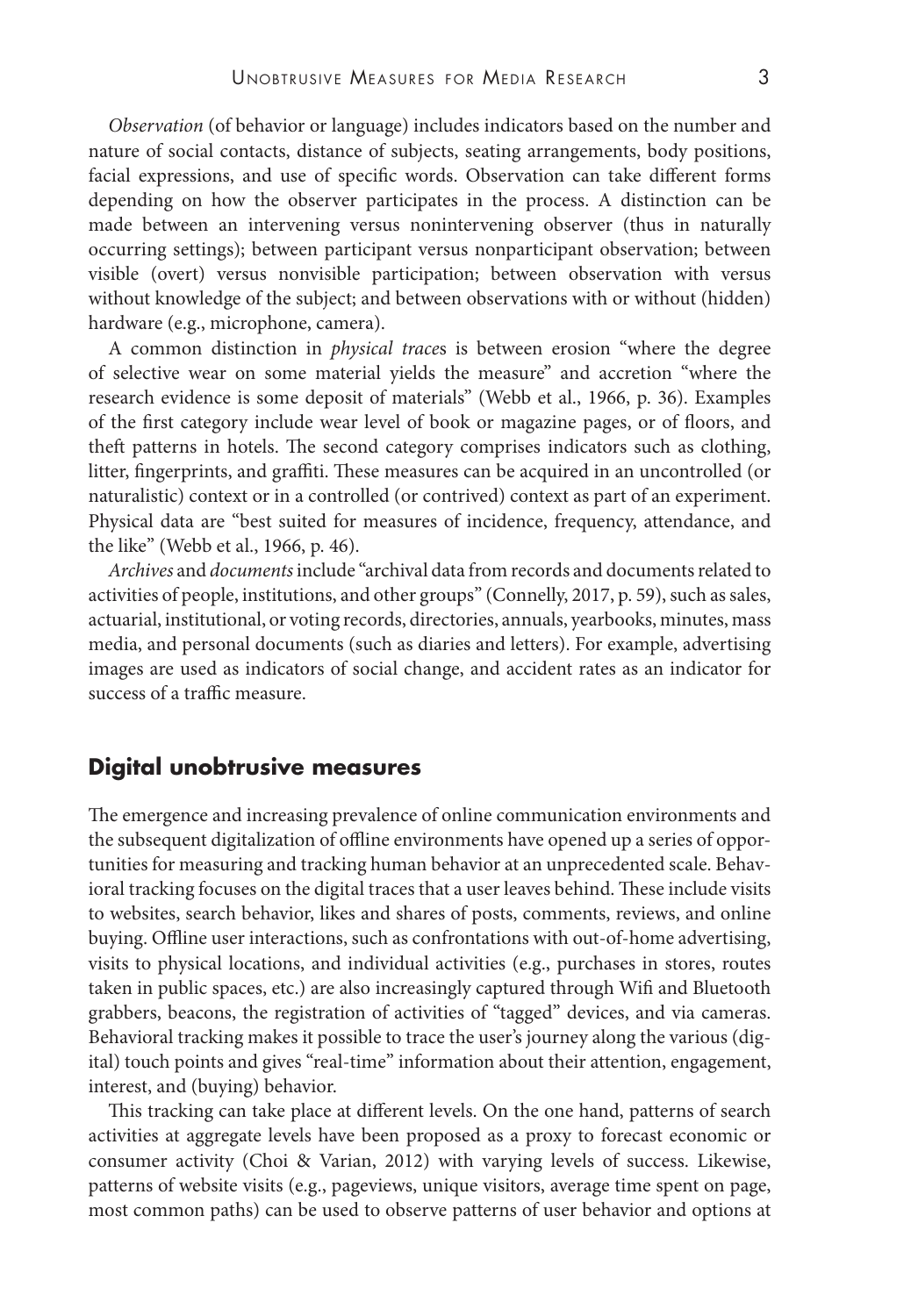aggregate levels. A common approach is to collect electronic word-of-mouth (eWOM) or, more broadly, user-generated content on platforms such as review websites, or online communities. Researchers can also connect to social media application programming interfaces (APIs) and download publicly available data with applications created for research. This form of data collection is, however, increasingly restricted by social media platforms, with scholars warning that researchers need to be ready for a "post-API age" (Freelon, 2018).

On the other hand, digital behavioral tracking can focus on individuals, be it by the creation of user profiles via cookies generally placed via advertisement and website visits or the actual tracking of specific individuals. For the latter option, researchers make use of tracking software installed in the devices of participants in a study (Araujo, Wonneberger, Neijens, & De Vreese, 2017). This type of software is generally able to collect information about the participant's online activity (e.g., websites visited, mobile applications used), with several limitations and restrictions that need to be considered, especially for activity on smartphones (for an overview or examples, see Araujo et al., 2017; Boase & Ling, 2013). Similar approaches include partnering with participants to have them donate their own data, including their navigation data via specific browser plugins (e.g., Menchen-Trevino, 2016), their social media activity via applications created to collect data through social media APIs, or by having users export and donate their own social media data using their rights to data portability (e.g., Halavais, 2019).

### **Benefits and limitations of unobtrusive measures**

An obvious advantage of unobtrusive measures is that they give direct access to behavior and opinions not influenced by the research situation. Furthermore, unobtrusive measures make it possible to measure behavior of groups in society which are hard to reach, ranging from busy CEOs of companies to nonmainstream communities; may outperform traditional measures in studies on sensitive topics; and allow collecting data from older or for longer time periods. Digital data, in principle, come in great numbers, measure a user's actions in real time, can be cheap and require little effort, and give a detailed picture of a user's online behavior. For example, behavioral tracking gives campaigners a fast and simple opportunity to test various variants of advertising, political messages, and other promotional online strategies, a practice known as A/B testing or multivariate testing.

Unobtrusive measures have limitations as well. The most obvious issue is *validity*. Archives run the risks of "selective deposit" (how selective was the inclusion of the documents?) and "selective survival" (how selective was the preservation of the documents?) (Webb et al., 1966, p. 54), and changes in definitions across time. Physical traces may have been shaped by other than the theoretical construct. Observation measures may suffer from the presence of the observer (more probable as the observer intervenes more strongly in the situation), and the ability of humans to observe, memorize, and register "what is seen and heard." Digital data may be manipulated by bots "visiting" websites or social media platforms in order to artificially raise the number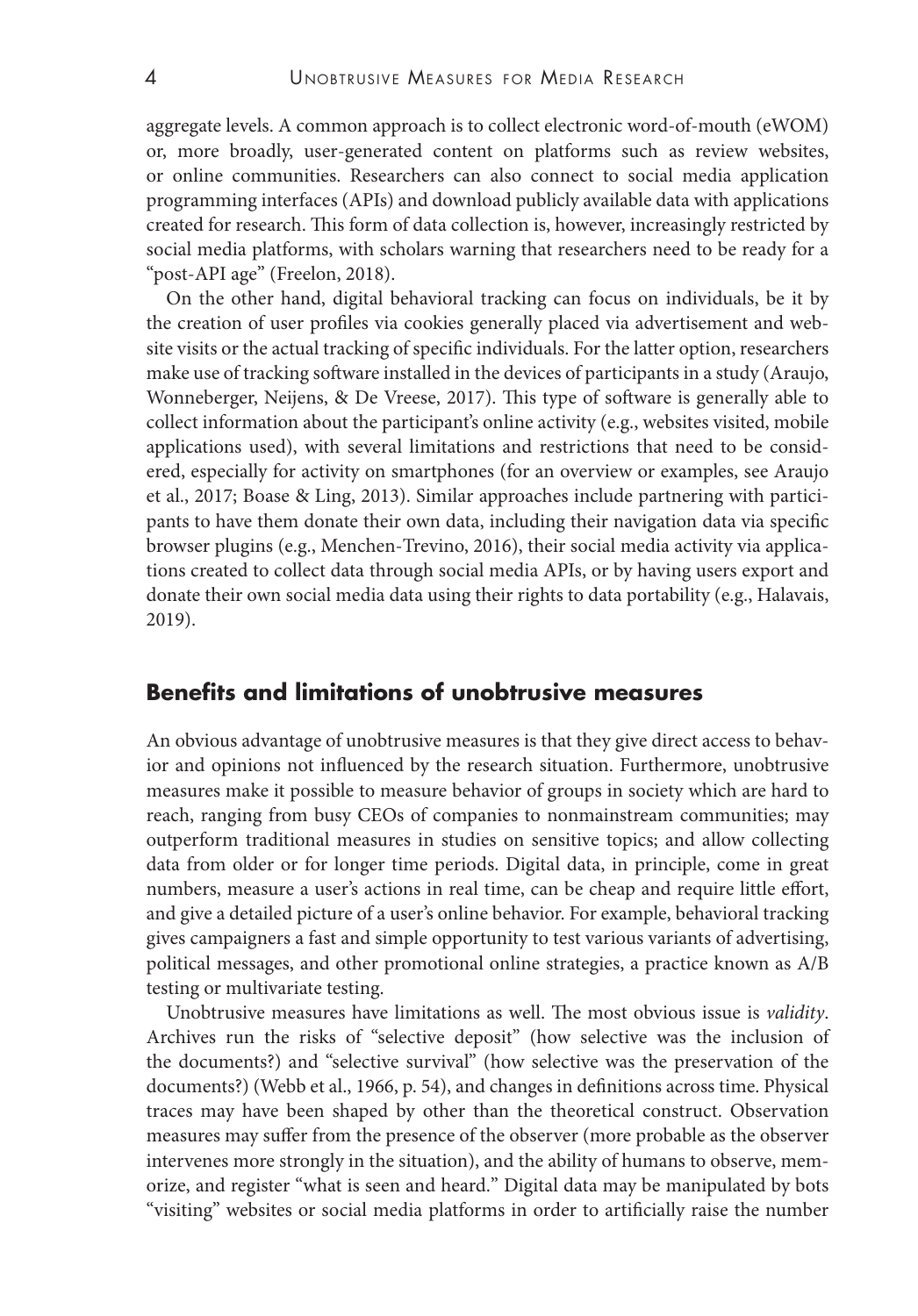of visitors or engagement with posts. As digital data are often data about devices rather than about individuals, issues may arise for the identification and tracking of individuals, not only because they use multiple devices (smartphones, tablets, laptops, home and work computers), but also because some of these devices are also used by others.

Validity is especially questionable when behavior-based unobtrusive measures are used for assessing underlying psychological concepts. Hill, White, and Wallace (2014) illustrate this by referring to different studies in which words such as "my," "mine," "I," and "me" are used to measure completely different concepts such as Machiavellianism, narcissism, and self-confidence (p. 158). And what does "liking" of a message mean? Does a user really like the message, or do they want to please the messenger (boyd & Crawford, 2012)? Hill, Kern, and White (2014) studied the lack of validity of seven existing unobtrusive measures of "executive overconfidence." They recommend that research should provide "a rationale connecting the measure to the construct that the measure is attempting to assess while simultaneously ruling out other constructs" (p. 158).

*Privacy issues* play an important role. Individuals often do not know that "their" data are used to make decisions about them, nor how, and questions about data persistency, repurposing, and spillovers (i.e., data produced by third parties about an individual) arise in the privacy debate (Tucker, 2019). Concerns about privacy have led to new policy measures restricting the collection, storage, and use of data: in the European Union, the General Data Protection Regulation has come into effect and in the United States policy recommendations and changes continue to follow suit.

Another issue is lack of *representativity*. Not everyone is online, not everyone online expresses themselves, and not everyone online who expresses themselves does so in public content that can be accessed by researchers. A case in point is the usage of Twitter as a proxy for public opinion (as discussed in, e.g., boyd & Crawford, 2012): Twitter users do not represent the overall population, the tweets posted do not represent the behavior of all Twitter users (e.g., those who do not post), and even user activity on Twitter is not representative of activities that users may have in more private social media platforms (e.g., Facebook) or encrypted messaging environments (e.g., WhatsApp) (see the role selection issue mentioned above). Caution about the representativity and generalizability of the claims is strongly advised.

Unobtrusive data are often *unstructured*. They may include website visits, liking of messages, comments on YouTube videos, photos, and videos. Automatic coding of texts including machine learning-based procedures is used to code the content of these communications, but that may come with serious measurement errors. Dross rate ("the part of the conversation that is irrelevant to the topic at hand"; Webb et al., 1966, p. 32) may affect the efficiency of unobtrusive measures. Finally, as indicated above, unobtrusive measures often lack profile information about the user, such as demographics and other characteristics.

All in all, unobtrusive measures add to the toolkit of the researcher, and, as with all measures, they have strengths and weaknesses. They can be used as an add-on to reactive methods such as questionnaires, interviews, and focus groups to get a fuller picture of the phenomenon being studied, or to provide triangulation (Connelly, 2017).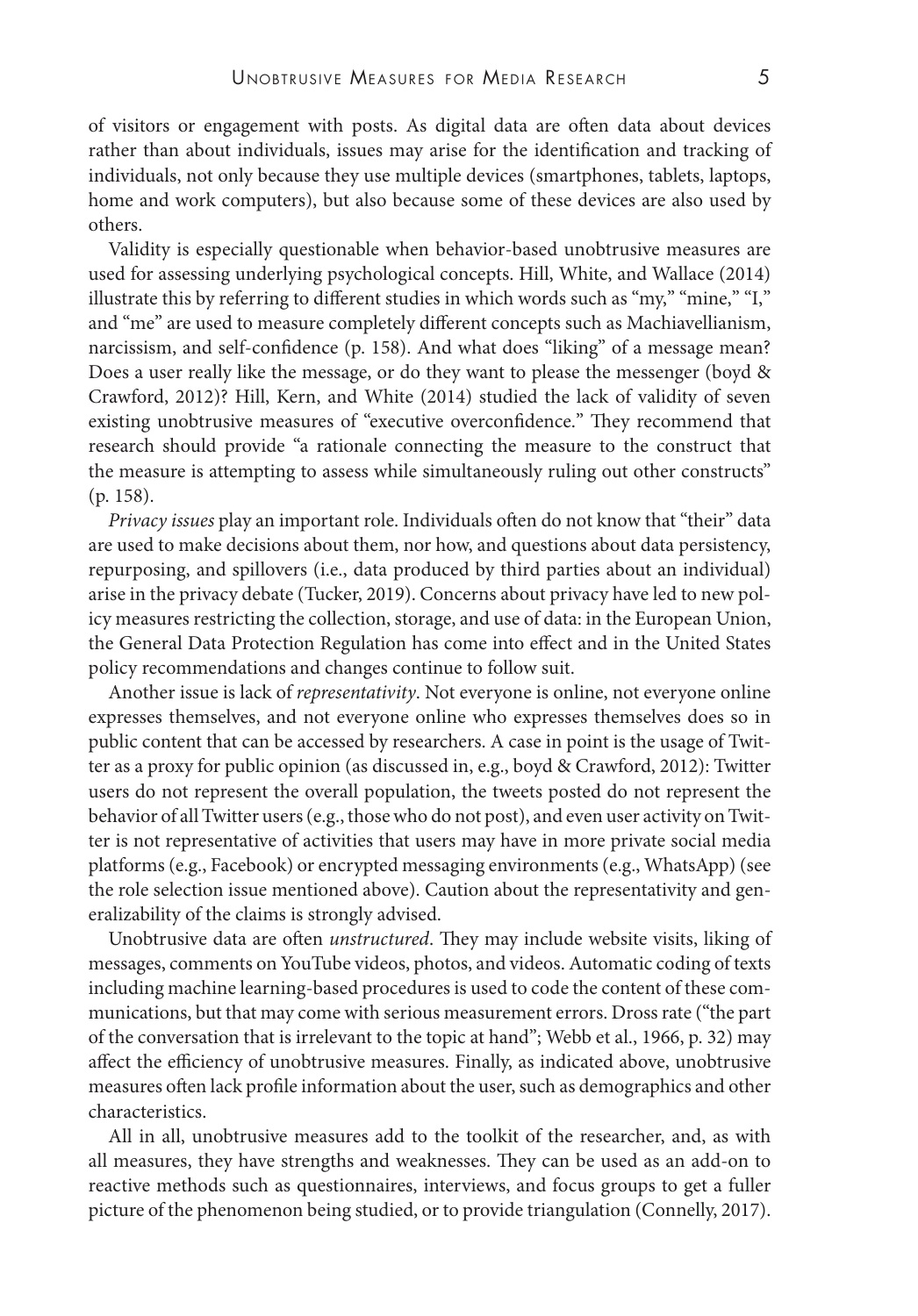As many others have voiced, "all methods are fallible and methods that are fallible in different ways complement each other even if one is absolutely weaker than the other. Convergence of findings by two methods with different weaknesses enhances our belief that the results are valid and not a methodological artifact" (Bouchard, 1976, p. 267).

SEE ALSO: Attitude; Big Data, Analysis of; Big Data, Collection of (Social Media, Harvesting); Ethics of Empirical Research; Experiment, Other: Natural, Field; Measurement of Attitudes; Measurement of Media Exposure; Measuring Behavior in Media Psychology; Observational Methods; Survey Methods, Traditional, and Public Opinion Polling; Validity; Wearable Devices for Health-Related Data

#### **References**

- Araujo, T., Wonneberger, A., Neijens, P., & De Vreese, C. (2017). How much time do you spend online? Understanding and improving the accuracy of self-reported measures of Internet use. *Communication Methods and Measures*, *11*(3), 173–190. doi:10.1080/19312458.2017.1317337
- Boase, J., & Ling, R. (2013). Measuring mobile phone use: Self-report versus log data. *Journal of Computer-Mediated Communication*, *18*(4), 508–519. doi:10.1111/jcc4.12021
- Bouchard, T. J. (1976). Unobtrusive measures. *Sociological Methods & Research*, *4*(3), 267–300. doi:10.1177/004912417600400301
- boyd, d., & Crawford, K. (2012). Critical questions for big data. *Information, Communication & Society*, *15*(5), 662–679. doi:10.1080/1369118X.2012.678878
- Choi, H., & Varian, H. (2012). Predicting the present with Google Trends. *Economic Record*, *88*(s1), 2–9. doi:10.1111/j.1475-4932.2012.00809.x
- Connelly, L. M. (2017). Unobtrusive methods. *Medsurg Nursing*, *26*(1), 59–61.
- Freelon, D. (2018). Computational research in the post-API age. *Political Communication*, *35*(4), 665–668. doi:10.1080/10584609.2018.1477506
- Halavais, A. (2019). Overcoming terms of service: A proposal for ethical distributed research. *Information, Communication & Society*, *22*(11), 1567–1581. doi:10.1080/1369118X. 2019.1627386
- Hill, A. D., Kern, D. A., & White, M. A. (2014). Are we overconfident in executive overconfidence research? An examination of the convergent and content validity of extant unobtrusive measures. *Journal of Business Research*, *67*, 1414–1420. doi:10.1016/j.jbusres.2013.08.011
- Hill, A. D., White, M. A., & Wallace, J. C. (2014). Unobtrusive measurement of psychological constructs in organizational research. *Organizational Psychological Review*, *4*(2), 148–174. doi:10.1177/2041386613505613
- Krämer, N. C., & Winter, S. (2008). Impression management 2.0: The relationship of self-esteem, extraversion, self-efficacy, and self-presentation within social networking sites. *Journal of Media Psychology*, *20*(3), 106–116. doi:10.1027/1864-1105.20.3.106
- Marwick, A., & boyd, d. (2011). I tweet honestly, I tweet passionately: Twitter users, context collapse, and the imagined audience. *New Media & Society*, *13*(1), 114–133. doi:10.1177/ 1461444810365313
- Mass Observation. (n.d.). *History of Mass Observation*. Retrieved from [http://www.massobs.org.](http://www.massobs.org.uk/about/history-of-mo) [uk/about/history-of-mo](http://www.massobs.org.uk/about/history-of-mo)
- Menchen-Trevino, E. (2016). *Web historian: Enabling multi-method and independent research with real-world web browsing history data*. Retrieved from [https://www.ideals.illinois.edu/](https://www.ideals.illinois.edu/handle/2142/89388) [handle/2142/89388](https://www.ideals.illinois.edu/handle/2142/89388)